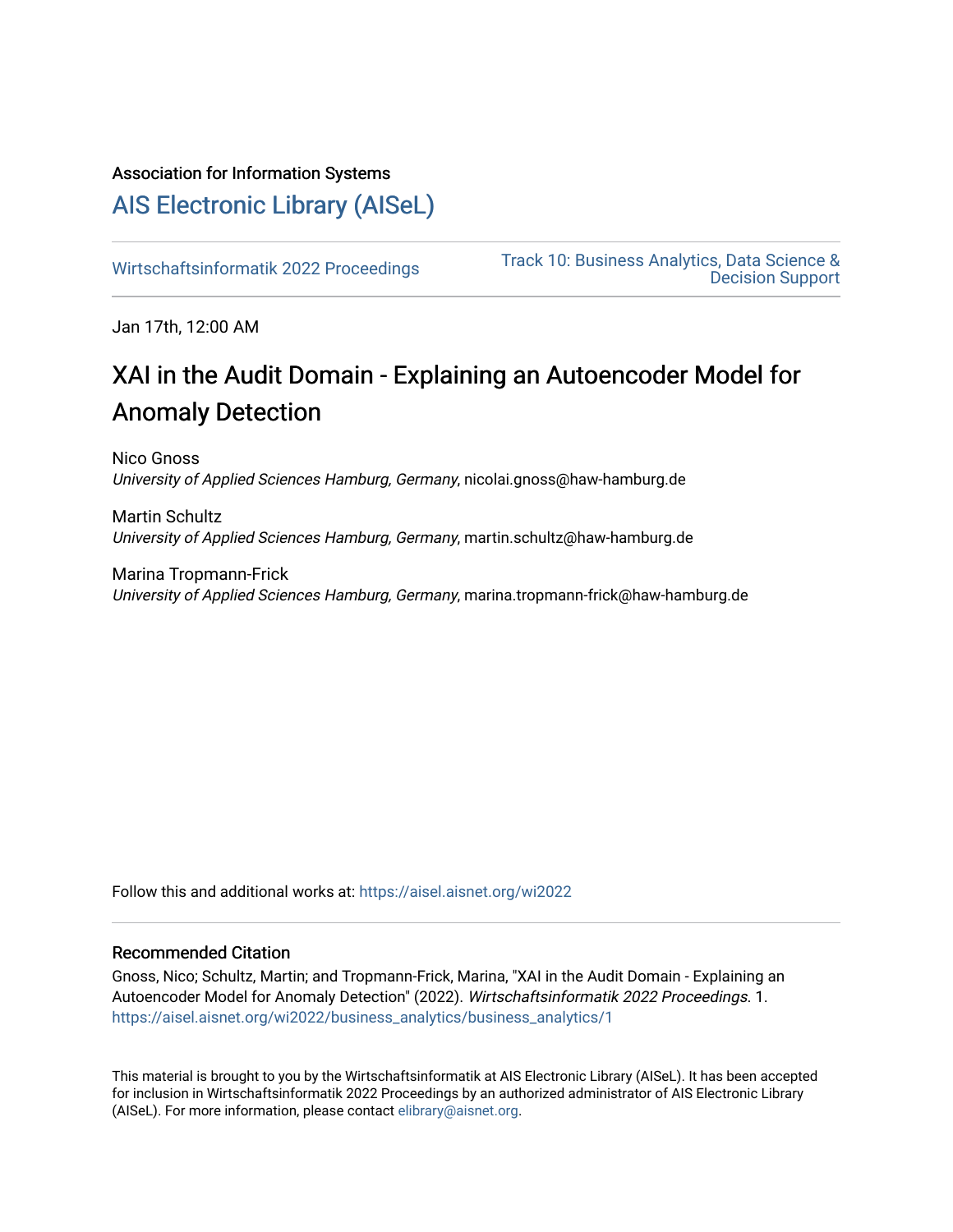## XAI in the Audit Domain - Explaining an Autoencoder Model for Anomaly Detection

Nicolai Gnoss, Martin Schultz, and Marina Tropmann-Frick

HAW Hamburg, Department of Computer Science, Hamburg, Germany {nicolai.gnoss,martin.schultz,marina.tropmann-frick}@haw-hamburg.de

Abstract. Detecting erroneous or fraudulent business transactions and corresponding journal entries imposes a significant challenge for auditors during annual audits. One possible solution to cope with these problems is the use of machine learning methods, such as an autoencoder, to identify unusual journal entries within individual financial accounts. There are several methods for the interpretation of such black-box models, summarized under the term eXplainable Artificial Intelligence (XAI), but these are not suitable for autoencoders. This paper proposes an approach for interpreting autoencoders, which consists of labeling the journal entries first using a previously trained autoencoder and then training models suitable for applying XAI methods using these labels. The results obtained are evaluated with the help of human auditors, showing that an autoencoder model is not only able to capture relevant features of the domain but also provides additional valuable insights for identifying anomalous journal entries.

Keywords: XAI, Autoencoder, Anomaly Detection, Auditing, Journal Entries

#### 1 Introduction

Many companies are required by law to have their financial statements audited annually by external auditors. The purpose of this annual audit is to assure prospective stakeholders that the published financial information of the entity complies with applicable accounting standards and is free from misstatements (e.g., due to fraud or errors). Nowadays, companies try to standardize and automate their business processes as much as possible, relying mainly on information systems (IS). For example, enterprise resource planning systems (ERP) process many business transactions on a daily basis, the financial impact of which is recorded as journal entries in the financial accounts. Consequently, this leads to an increasing amount of electronically available data that is relevant for auditing.

In this context, the auditing standards require an analysis of the accounting data at a detailed level, namely at journal entry level [\[1\]](#page-12-0). With computer-assisted audit techniques [\[2\]](#page-12-1), auditors can examine the entirety of journal entries. In most cases, static rules are applied, which only check a few attributes of a journal entry at a time (e.g., postings with a high amount or postings close to fiscal year-end), resulting in a high false positive rate. To cope with this problem and the large amount of data, the application of machine learning methods has been discussed in auditing research recently [\[3,](#page-12-2) [4\]](#page-12-3). Several research studies have shown that for anomaly detection tasks in auditing machine learning methods can indeed achieve valuable results [\[5,](#page-12-4) [6\]](#page-12-5).

<sup>17</sup>th International Conference on Wirtschaftsinformatik February 2022, Nürnberg, Germany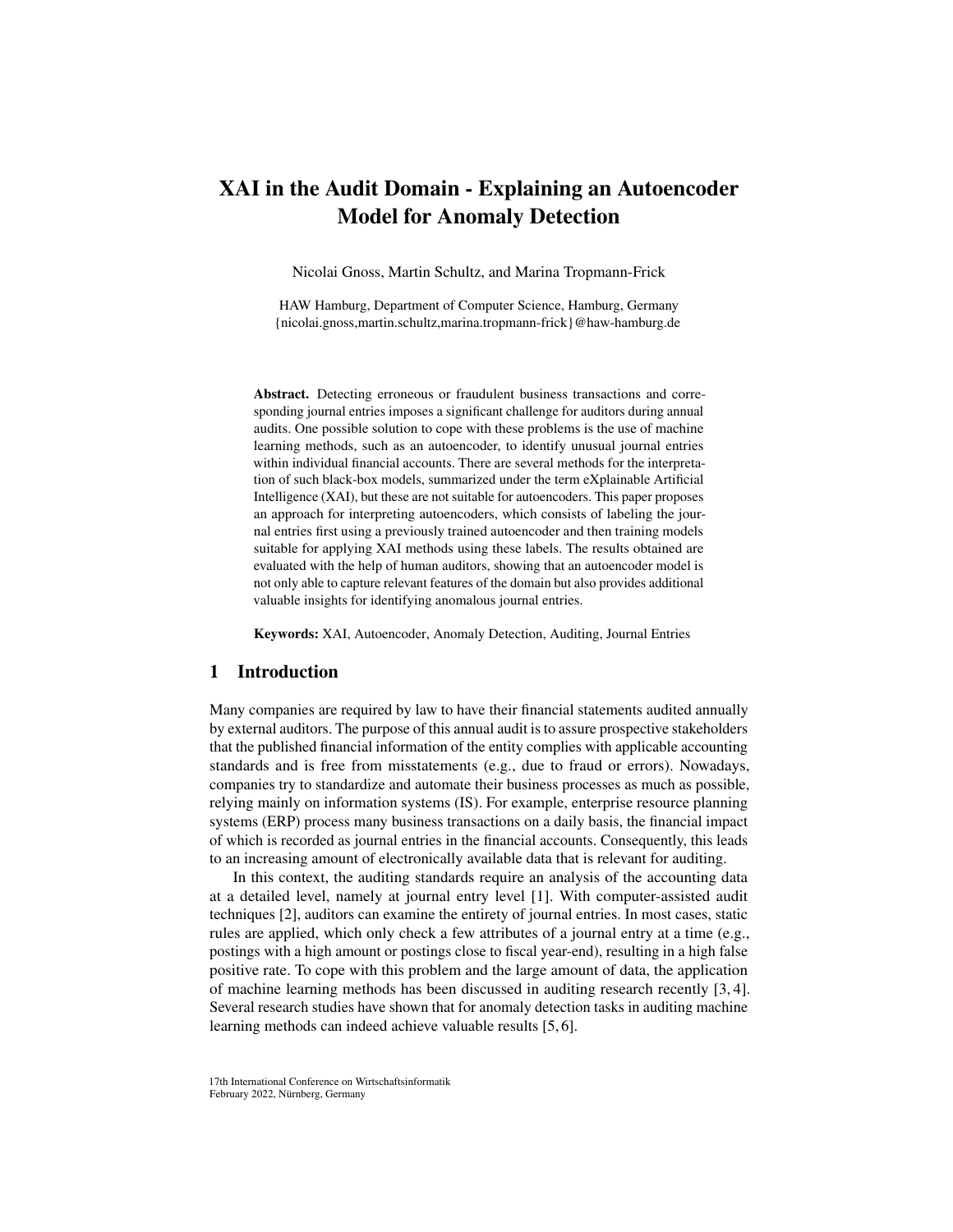These high-performing but complex models generated by machine learning methods are called black-box models as their internal logic is not transparent, and their results are not self-explanatory. To foster practical application, especially in the audit domain, approaches to make them explainable are required. By verifying that learned models adequately capture relevant aspects of the domain, auditors will gain confidence in these black-box models and benefit from the new insights these models provide. The research area eXplainable Artificial Intelligence (XAI) deals with this topic.

This paper proposes an approach for explaining an autoencoder model, implemented and trained with a real-world dataset in a previous work [\[6\]](#page-12-5), using XAI methods. To explore whether such methods add value in audit practice, the obtained results are evaluated with auditors. The remainder of the paper is structured as follows: The next section covers related research regarding anomaly detection in the context of external auditing and XAI. Section 3 presents three different XAI methods and their respective results. In section 4, these results are evaluated together with auditors. The paper concludes in section 5 with a summary followed by a conclusion and implications for future research work.

#### 2 Related Work

#### 2.1 Anomaly detection in the context of auditing

In recent decades, it is often stated that the audit domain has lagged behind technological progress as a large number of regulations and audit standards causing a delaying effect [\[3\]](#page-12-2). However, various research studies have shown that the use of artificial intelligence can have a great impact on auditing and change it significantly [\[4,](#page-12-3) [7\]](#page-12-6). *Bay et al.* presented a method for identifying irregularities in a company's general ledger. Their method is based on the development of features that capture irregularities in the data and applying a classifier afterwards to find suspicious financial accounts [\[8\]](#page-12-7). *McGlohon et al.* applied a link analysis to flag suspicious accounts not only based on irregularities in a single account, but on accounts that are linked together through shared transactions [\[9\]](#page-12-8).

A major obstacle in identifying suspicious journal entries is the absence of labels used for classifying entries. To overcome this problem, unsupervised learning methods such as an autoencoder can be used. *Schreyer et al.* use a deep autoencoder network to detect fraudulent journal entries in a large set of financial data extracted from ERP systems. For their quantitative evaluation, they injected a small fraction  $(0.03-0.06\%)$  of synthetic anomalies. In comparison with other unsupervised methods, the autoencoder approach performed better [\[5\]](#page-12-4). *Schultz et al.* prove that anomaly detection using an autoencoder is also possible on smaller datasets by training the autoencoder not on all journal entries of a complete fiscal year, but only on those of individual accounts. Moreover, their approach does not use any synthetic anomalous journal entries [\[6\]](#page-12-5).

#### 2.2 Explainable AI

In general, there is a trade-off between the performance of a machine learning model and its ability to produce explainable and interpretable models [\[10\]](#page-12-9). The high-performing,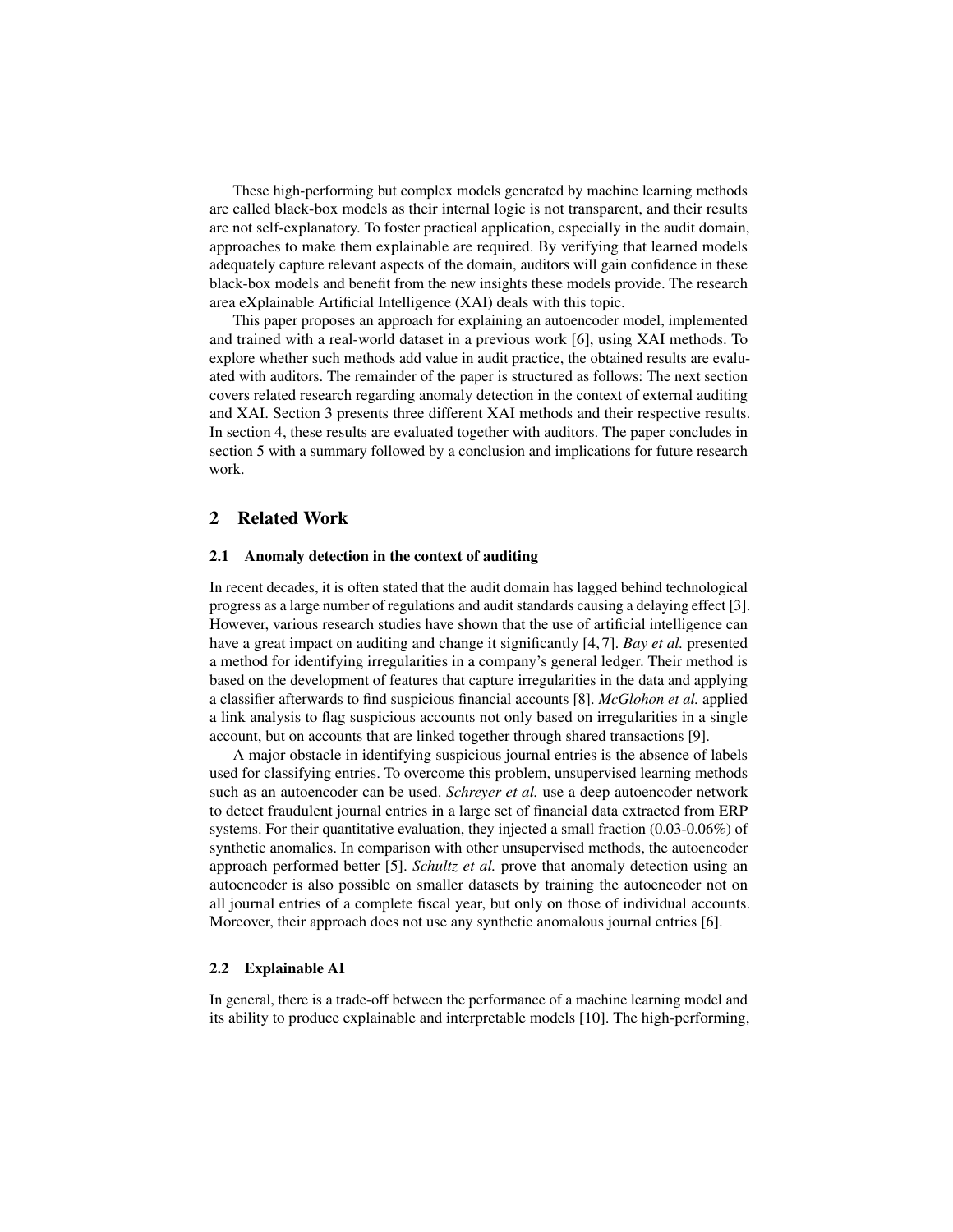but complex models are often referred to as so called black-box models, which means that information about their inner logic is missing [\[11\]](#page-12-10). In some domains this lack of transparency is acceptable, but in other domains, for example healthcare and also the audit domain, it is a huge drawback. To overcome this drawback and to foster the adoption of such models in practice, the field of eXplainable Artificial Intelligence (XAI) has risen a lot of attention in the last couple of years.

The focus of XAI lies on interpretability and explainability, both terms are used interchangeably by researchers. *Miller et al.* describes interpretability as the extent to which a human can understand the cause of a decision [\[12\]](#page-12-11). In general, XAI can be specified as a collection of machine learning techniques that enable human users to understand, trust, and effectively handle the emerging generation of AI systems [\[13\]](#page-12-12).

*Linardatos et al.* classifies XAI methods based on various criteria. One possible criterion is the distinction between transparent models and post-hoc explainability methods. Transparent models are inherently interpretable, which means they are interpretable without further application of an additional method or algorithm. Post-hoc-explainability describes all methods that are applied to an already trained black-box model, for example SHapley Additive exPlanations (SHAP) [\[14\]](#page-12-13). Furthermore, XAI methods can be distinguished by their locality. Methods that only explain a specific instance are called local, whereas methods that explain the whole model are called global [\[15\]](#page-12-14). *Samek et al.* mention the verification, improvement, and learning from systems as goals of XAI [\[16\]](#page-12-15). Another essential objective is compliance with legislation. For example, the new General Data Protection Regulation (GDPR) anchors the right to an explanation of automated individual decisions [\[17\]](#page-12-16).

A large part of the literature are comprehensive surveys, which include topics such as terminology, objectives, and summary of methods in the field of XAI [\[13,](#page-12-12)[15,](#page-12-14)[18\]](#page-12-17). This paper aims to address the lack of papers about real-world applications by applying three XAI methods on models trained on real data for external auditing. Our goal is to open black-box models, in this case an autoencoder trained for anomaly detection on a set of journal entries and explore whether the model can not only capture relevant aspects of the domain, but additionally provide new information for domain experts. To accomplish this, the results obtained from three different XAI methods are discussed with auditors to evaluate the applicability and usefulness of XAI methods in the audit domain.

#### 3 Analysis of the prediction of different ML models

The autoencoder model is explained by determining which features of a journal entry have the greatest influence on the decision whether it is a regular or a suspicious one. To avoid an one-sided explanation, the results of three different XAI methods are compared.

#### 3.1 Applicability of XAI methods for autoencoder

An autoencoder neural network is an unsupervised machine learning technique, which consists of two components, an encoder and a decoder. The encoder  $e(x)$  maps an input of  $x \in R^{dim}$  to a hidden compressed representation h, and the decoder  $d(h)$  tries to reconstruct the original input from this compressed representation, such that  $d(e(x)) \approx x$ .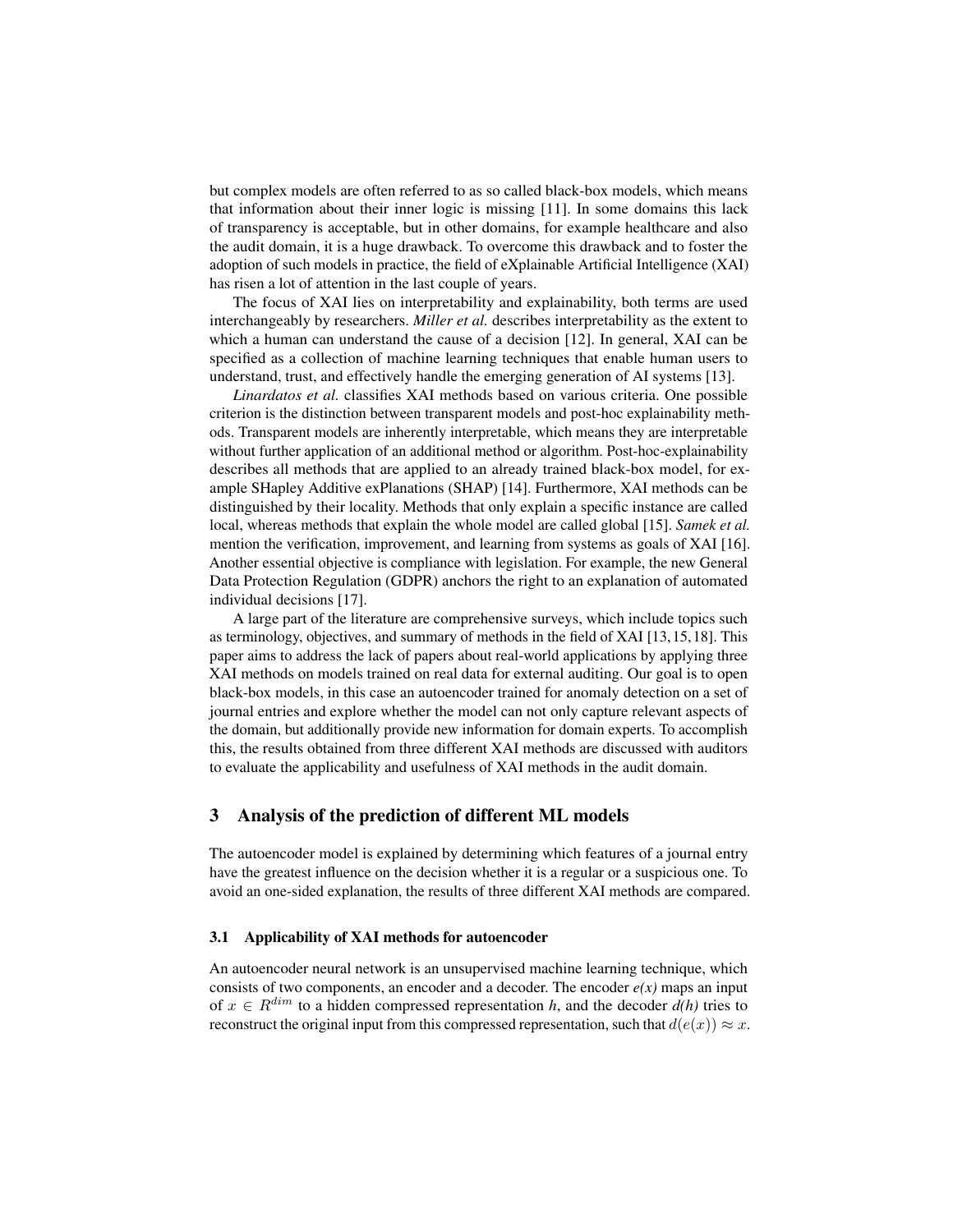The main concept is that both encoder and decoder are trained together to minimize the difference between the original input and its reconstruction. This difference is called reconstruction error and can be used as an indicator for anomalies (e.g., journal entries that differ significantly from other journal entries).

In general, post-hoc-explainability methods are used to explain the predictions of a black-box model like an autoencoder [\[15\]](#page-12-14). However, there are two problems with autoencoder models that prevent a direct application of post-hoc-explainability methods.

- The prediction of an autoencoder is the best possible reconstruction of the input. Therefore, it does not give a direct answer to the question in which we are interested, for example whether an instance is an anomaly or not. This answer is usually derived indirectly from the reconstruction error. Most post-hoc-explainability methods try to explain the prediction of a model but regarding autoencoders we are not interested in their prediction, which is why their application is problematic.
- In case of the autoencoder, the prediction is not just a single number, such as in a classification where a probability between 0 and 1 is calculated, but the prediction has the same dimension as the input. This multidimensionality complicates the use of post-hoc-explainability methods.

Regarding these problems, Antwarg et al. proposes one approach to explain anomalies detected by autoencoders using a post-hoc method (SHAP), which consists of producing one explanation per high error feature for the prediction of a single instance, making this approach local. In contrast, our global approach consists of the following steps:

- 1. Label the journal entries using the autoencoder.
- 2. Apply either an inherently interpretable model or a black-box model, which can be directly interpreted by a post-hoc-explainability method, and train it with the labeled journal entries.
	- (a) *Inherently interpretable model*: Explain the autoencoder model directly depending on the chosen model type.
	- (b) *Black-box model*: Explain the autoencoder model using a post-hoc method.



Figure 1. Illustration of the process for explaining the predictions of an autoencoder

The idea behind this approach is as follows. While we cannot directly explain the autoencoder with post-hoc-explainability methods, we instead train models that can be explained easier. In approximating the decision behavior, we assume that the models assign high relevance to the same features as the autoencoder, which can eventually be revealed by the application of XAI methods. In our research two inherently interpretable models (decision tree and logistic regression) and one black-box model (surrogate neural network) in combination with SHAP are used to explain the autoencoders predictions.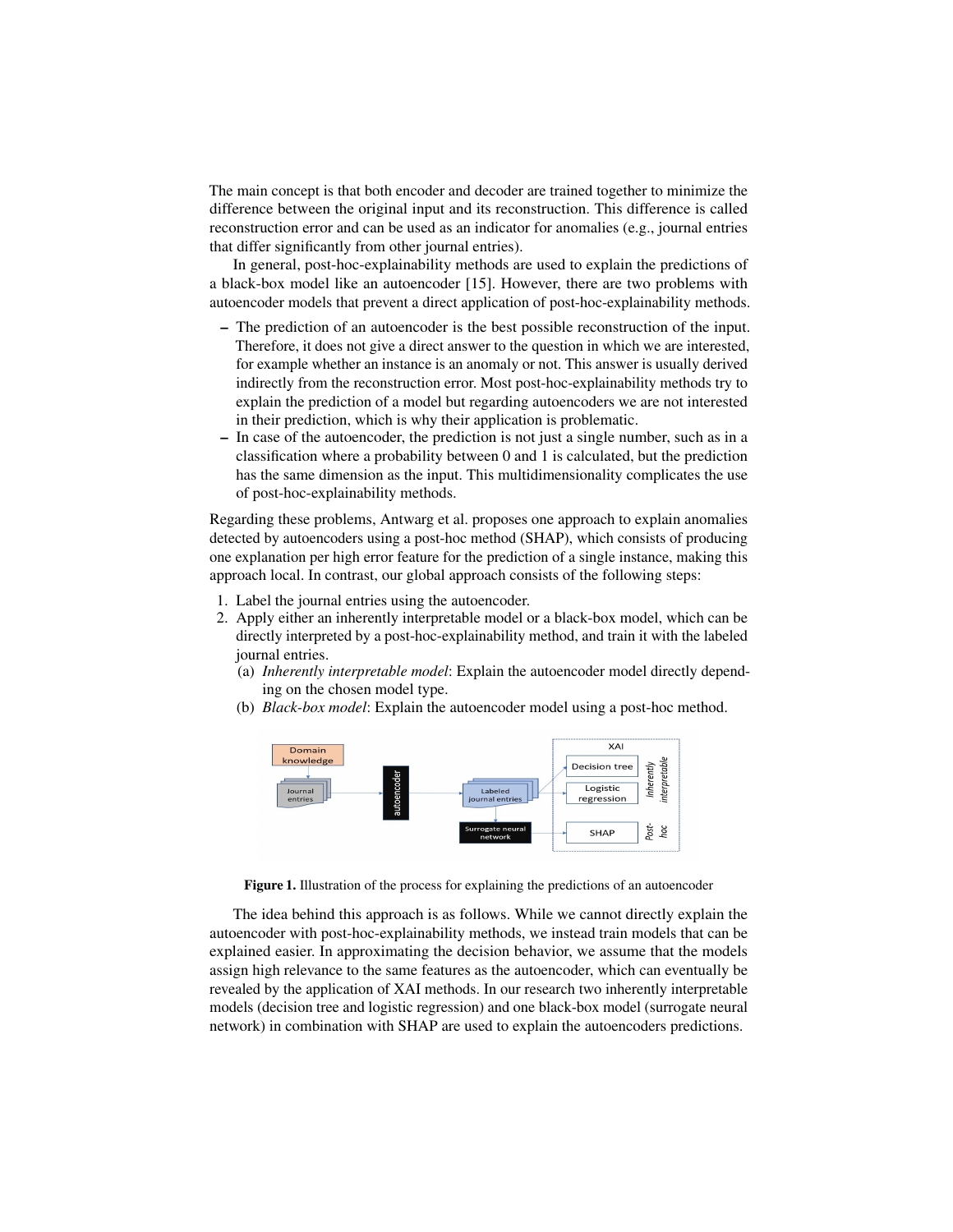#### 3.2 Dataset and data preparation

The real-world dataset for our analysis has been extracted from an SAP ERP system of a food production and trading company. In total, the dataset consists of 72.917 journal entries, but in this paper we are only focusing on the domestic revenue account with 6.643 journal entries. All attributes are categorical except *AmountLocalCurrency*. Due to the strict data privacy regulations in the audit domain, all categorical journal entry attribute values of the original dataset have been anonymized using a one-way hash function. Moreover, three additional boolean attributes are computed to incorporate relevant aspects of the audit domain (domain knowledge): 1) *DatesEqual* - indicating whether all three date fields (posting date, document date, creation date) are equal or not. 2) *OneDateOutsideAccountYear* - indicating whether one date field lies outside the date range of the fiscal year under review and 3) *postingCloseToFiscalYearEnd* - indicating whether the posting date is close to the end of the fiscal year. To take the structure of the posting document into account in the analysis, sorted lists of all account numbers on the debit and credit side of the respective accounting document are supplemented for each journal entry line item (*credit\_accountno\_list* / *debit\_accountno\_list*). The same approach is also used for the attributes for the list of creditor/debitor identifiers *CredDebNumberList* and the list of creditor/debitor countries *DebCredCountryList*.

In the preprocessing, all categorical attributes are one-hot-encoded. We consider a feature as a concatenation of the attribute name and its value, for example tcode\_4cc8, where tcode is the attribute name and 4cc8 its actual value. The only numerical attribute *AmountLocalCurrency* is normalized, resulting in a mean value of zero and a variance of one. Each journal entry has 25 attributes before and 357 attributes after preprocessing.

#### 3.3 Decision Trees

Way of Explanation Decision trees are particularly well-suited for explaining individual predictions. After selecting an instance, starting from the root node, it can be comprehended split by split why this instance was assigned to a certain class (in case of classification). A huge advantage of decision trees is that they provide a graphical way of interpretation that people can easily understand, on the premise that the depth of the tree is manageable. It encourages to do what-if-analyses. Taking a different path at a particular split node, one can observe in which class a particular instance falls. In addition, decision trees offer an alternative way for explaining predictions at a global level. Some specific implementations measure the importance of a feature by looking at how much the tree node that use that feature reduce impurity on average compared to the respective parent node. These values are usually calculated automatically after the training, cf. Table 1.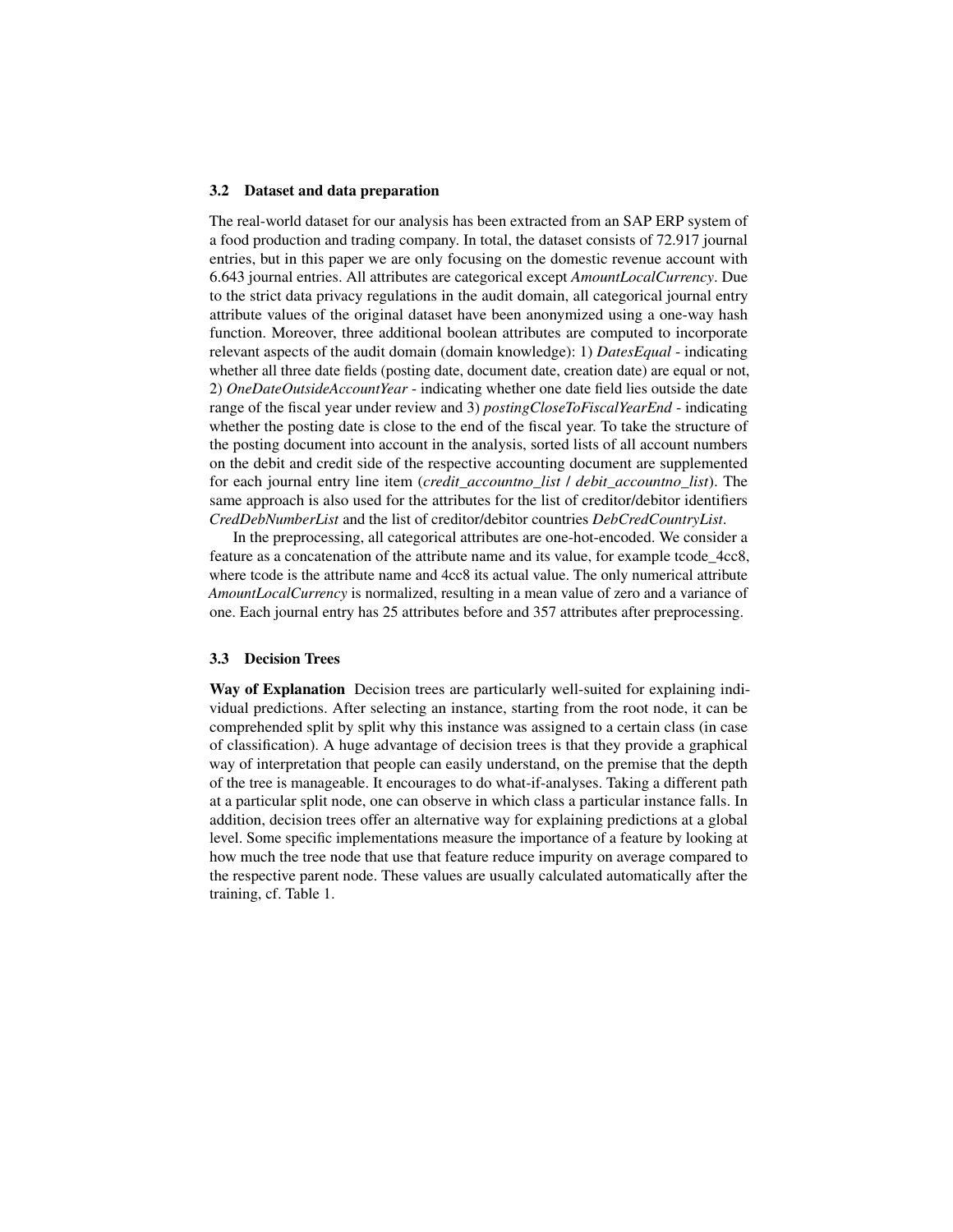<span id="page-6-0"></span>

| Feature                                                       | Feature Importance Value |
|---------------------------------------------------------------|--------------------------|
| DebitCreditIndicator D                                        | 0.4153                   |
| OneDateOutsideAccountYear T                                   | 0.1307                   |
| DatesEqual F                                                  | 0.1302                   |
| tcode 4d15                                                    | 0.0867                   |
| AmountLocalCurrency                                           | 0.0790                   |
| taxcode 2bf0                                                  | 0.0340                   |
| debitornameList 3d0d906868f4e76770f1683a6                     | 0.0303                   |
| taxcode 2b29                                                  | 0.0274                   |
| reversalDocNoTrueFalse F                                      | 0.0162                   |
| postingCloseToFiscalYearEnd_T                                 | 0.0135                   |
| credit_accountno_list_177c45aedcl830747d392l9753091b94 0.0069 |                          |
| userid 9a0f55d0b547                                           | 0.0068                   |
| CredDebNumberList f6ac3520c905                                | 0.0051                   |
| userid b312cc8653ff                                           | 0.0047                   |
| CredDebNumberList b1bd739ac7f0                                | 0.0032                   |
| debitornameList a7b8ac8b91bc79ed83cc4baed                     | 0.0028                   |
| CredDebNumberList 8de76941ee6a                                | 0.0025                   |
| postingCloseToFiscalYearEnd F                                 | 0.0015                   |
| reversalDocNoTrueFalse T                                      | 0.0015                   |
| debitornameList_ace2a37b29d4e0111a2ad4f45                     | 0.0008                   |

Table 1. Decision Tree - Feature Importance Values

Implementation The only numerical feature *AmountLocalCurrency* has been converted back to its original state, because decision trees do not benefit from scaled data and the original feature range is much more interpretable. For our implementation we choose the decision tree classifier of the python scikit-learn library with default parameter settings. The max\_depth is set to 10, since a higher depth not results in significantly more splits.

Results Table [1](#page-6-0) shows the top twenty features ordered by their feature importance value. For reasons of clarity and comparability to the other two methods, the table shows the 20 most important features.

#### 3.4 Logistic Regression

Way of Explanation Logistic Regression predicts the probabilities for classification problems with two possible outcomes. The following equation can be derived from the original logistic regression equation in order to explain predictions, where  $x_i$  is the value of the j-th feature of entry x and  $\beta_j$  is the trained weight of the j-th feature [\[19\]](#page-12-18):

$$
\frac{odds_{x_j+1}}{odds} = exp(\beta_j(x_j+1) - \beta_j x_j) = exp(\beta_j)
$$
\n(1)

The term *odds* defines the probability of an event divided by the probability of no event. For example, a logistic regression model predicts a probability of 0.8 that an instance is an outlier. Then the complement probability is 0.2. In this case, the odds would take the value 4, meaning that this instance is 4 times more likely to be an outlier than a normal instance. Thus, a change in a feature by one unit changes the corresponding odd ratio by a factor of  $exp(\beta_i)$ .

Implementation Our implementation is done in python using the logistic regression classifier of the scikit-learn library with default values for all parameters. The classifier is trained on the preprocessed and labeled dataset. Finally, with the trained model and its weights, the odd ratio value for each feature is computed, cf. Table 2.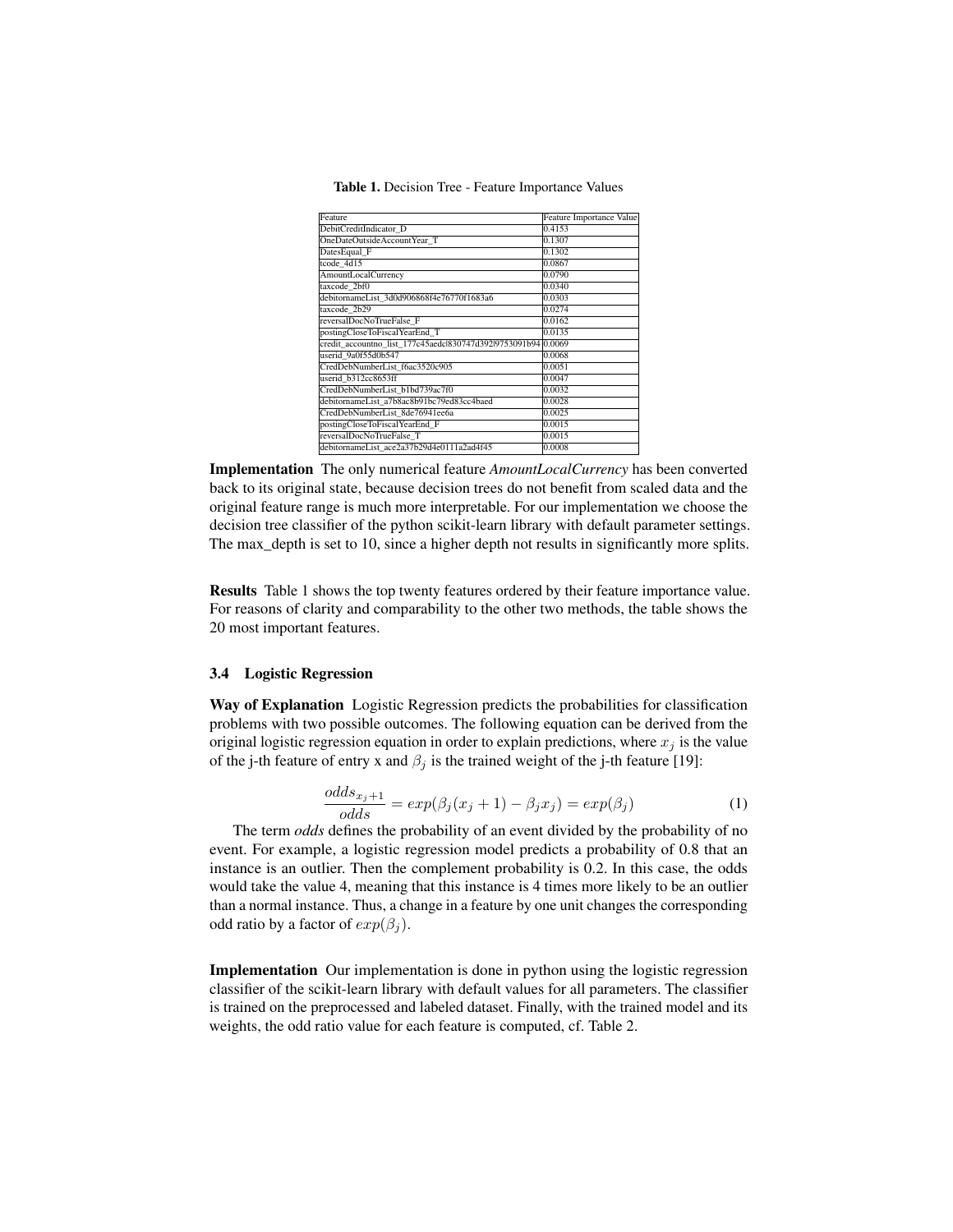<span id="page-7-0"></span>Results Table [2](#page-7-0) shows the top twenty odd ratio values rounded to two decimal places with their corresponding feature.

| Feature                                          | <b>Odd Ratio Value</b> |  |  |  |  |
|--------------------------------------------------|------------------------|--|--|--|--|
| AmountLocalCurrency                              | 46.75                  |  |  |  |  |
| OneDateOutsideAccountYear T                      | 19.86                  |  |  |  |  |
| postingkey 36b8                                  | 12.33                  |  |  |  |  |
| DebitCreditIndicator D                           | 12.33                  |  |  |  |  |
| reversalDocNoTrueFalse T                         | 10.97                  |  |  |  |  |
| DatesEqual T                                     | 10.30                  |  |  |  |  |
| postingCloseToFiscalYearEnd T                    | 9.16                   |  |  |  |  |
| taxcode 2b29                                     | 4.72                   |  |  |  |  |
| tcode $4c7d$                                     | 4.26                   |  |  |  |  |
| debitornameList 41b32f3b3f784a4d631f05114        | 3.19                   |  |  |  |  |
| CredDebNumberList 40741ca51bfa                   | 3.19                   |  |  |  |  |
| userid b312cc8653ff                              | 2.93                   |  |  |  |  |
| userid_c90a918b859b                              | 2.37                   |  |  |  |  |
| userid 9a0f55d0b547                              | 2.29                   |  |  |  |  |
| credit accountno list 830747d392                 | 2.20                   |  |  |  |  |
| tcode 4db7                                       | 2.17                   |  |  |  |  |
| tcode 4cc8                                       | 2.12                   |  |  |  |  |
| debit accountno list 1404a3eaccl8700084883       | 2.02                   |  |  |  |  |
| credit accountno list 830747d392l9753091b94 1.97 |                        |  |  |  |  |
| debitornameList 3d0d906868f4e76770f1683a6 1.80   |                        |  |  |  |  |

Table 2. Logistic Regression - Odd Ratio Values

#### 3.5 SHAP (SHapley Additive exPlanations)

Way of Explanation SHAP can be considered as an add-on to Shapley Values, a method from coalitional game theory created by Llyod Shapley in 1953 [\[20\]](#page-12-19). Shapley Values is a method for assigning shares to players depending on their contribution to the outcome of a game. The game is the prediction task (e.g., classification) applied to each instance of the dataset. The players are the feature values of the instance. The outcome of the game is the prediction for the instance.

In theory, a model needs to be trained for any possible combination of features, leading to  $2^n$  models, where n is the number of features. In practice only one model is trained with all features. The different combinations are realized by randomly sampling values for features that are not present in a combination from the corresponding value range. Afterwards all the marginal contributions of a specific feature (e.g., *amount* of the journal entry) are computed. It can be interpreted as the gap between the prediction for a combination which contains the feature *amount* and the prediction for the same combination without the feature *amount*. All possible marginal contributions are then aggregated through a weighted average formula to obtain the Shapley Value.

At its core, SHAP is based on Shapley Values, but it contains novel approaches, such as the kernel-based KernelExplainer for model-agnostic methods or model-specific ones such as the TreeExplainer for decision trees or DeepExplainer for deep learning models. Moreover, SHAP provides many global interpretation methods based on aggregations of Shapley values, making SHAP both a local and a global XAI method [\[14\]](#page-12-13).

Implementation Our implementation is done in python using the tensorflow.keras API. The neural network being used consists of 5 dense layers with [32 (input layer), 16, 8, 4, 1 (output layer)]. Moreover, a dropout layer is added between each dense layer, except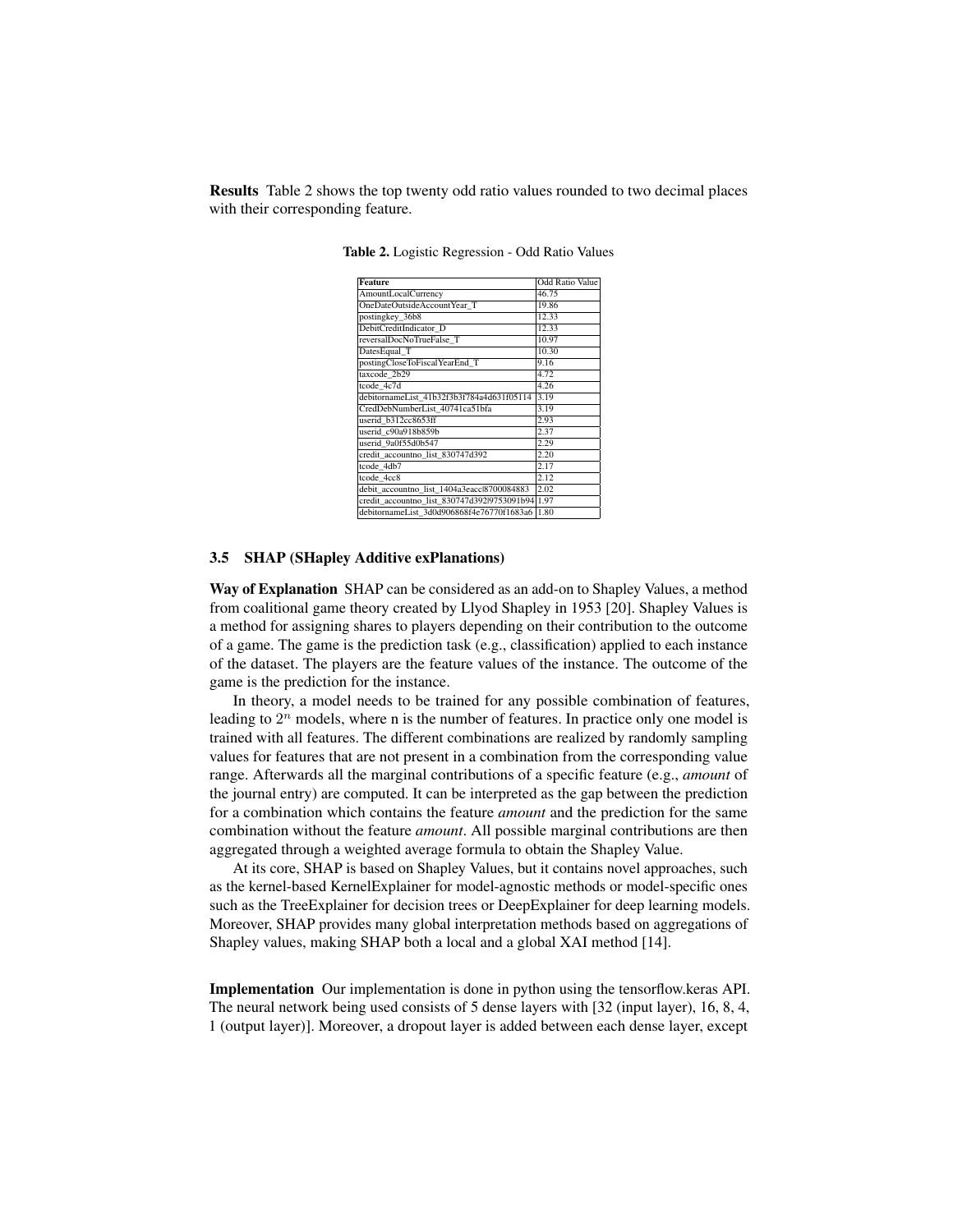for the last two layers. As an activation function, we use *relu* for all dense layers except the output layer, where a *sigmoid* function is typically used for classification problems. In addition, a kernel regularizer was included in each dense layer. As the optimizer *adam* was chosen, as the loss function *binary\_crossentropy*.

<span id="page-8-0"></span>

Figure 2. Neural network trained with autoencoder labels - SHAP Values with positive or negative impact on model prediction

Results To get an overview of which features are most important for a model we can plot the SHAP values of every feature for every sample. Figure [2](#page-8-0) displays the features sorted by the sum of SHAP value magnitudes over all samples and uses SHAP values to show the distribution of the impacts each feature has on the model output. This type of presentation shows not only the general influence of a feature, but also the influence of specific values of this feature on the prediction. The color represents the feature value (red high, blue low). Due to the one-hot-encoding, all feature values except the amount are zero (blue) or one (red).

#### 3.6 Discussion

For comparing the results of the three applied XAI methods, ranked lists of all journal entry attributes are calculated as depicted in figure [3.](#page-9-0) For reasons of clarity, we removed five attributes that had only one attribute value and merged the attribute *debitorenameList* into the attribute *CredDebNumerList*, which has the same informative value (the dataset only contain debitors), resulting in a total of 19 attributes to be ranked by the auditors. It should be mentioned that the explanations of the XAI methods are at instance-level because the associated models were trained with one-hot-encoded data. To overcome this mismatch in the comparison, the results of the XAI methods were mapped to attributelevel by determining the first occurrence of an attribute's instance as the relevance of the corresponding attribute. Regarding the decision tree, the relevance could not be assigned for some attributes as they are not used for a split, even at any depth. A hyphen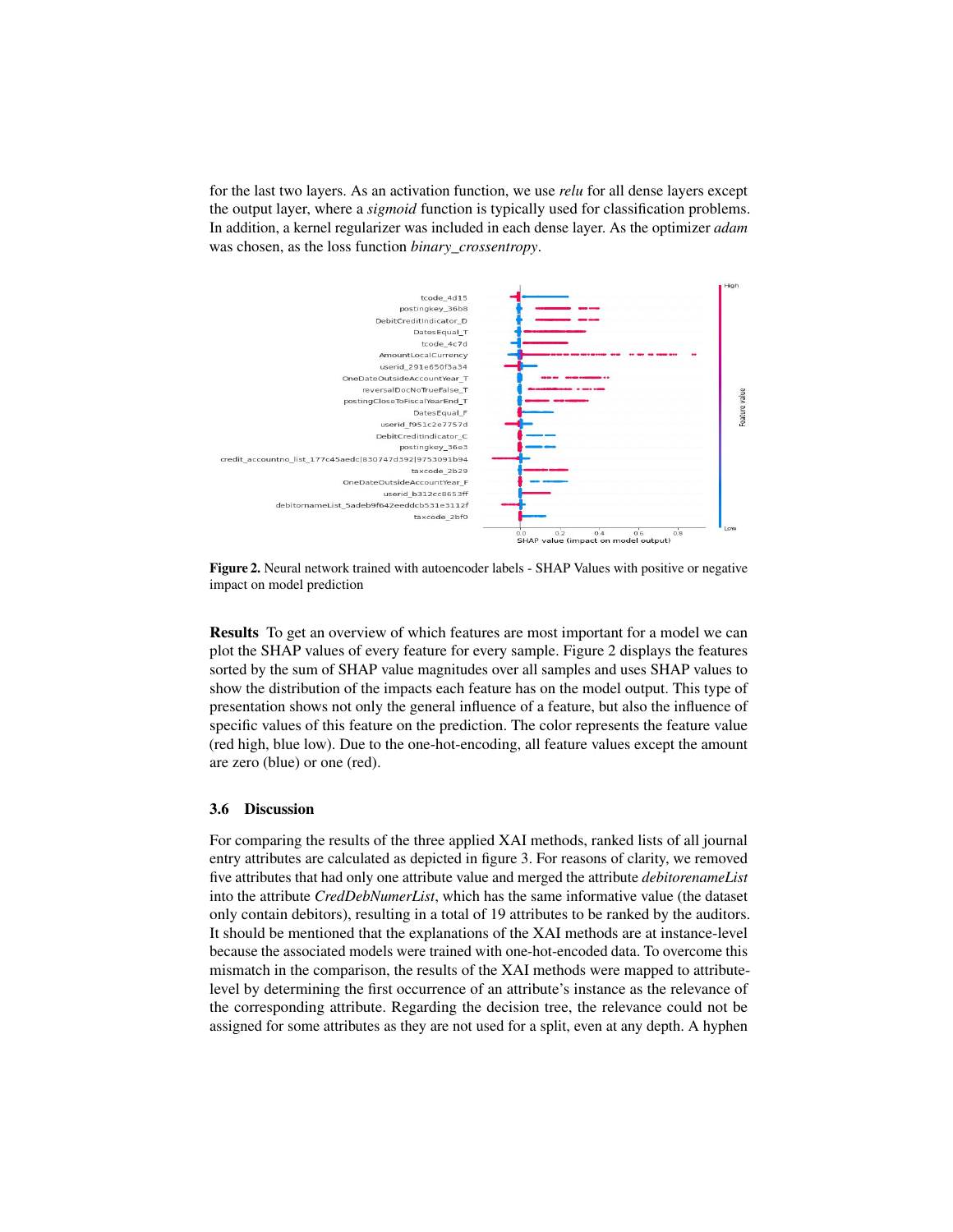bullet (-) indicates these attributes. The three XAI methods result in slightly different attribute rankings. For most of the attributes, the rank of all three methods is quite similar, which is indicated by lines of similar color (hyphen bullets can be interpreted as red). Nevertheless, each method considers a different attribute as the most important one. Especially for the attribute *tcode* the methods differ significantly from each other. The attribute *postingkey* is also remarkable, as this is ranked very highly by LR and SHAP, but is considered as irrelevant by DT. The observed results indicate that the combined use of several XAI methods is meaningful for explaining black-box models. To verify the attribute relevance and for the proof of the trustworthiness of machine learning methods in general, the rankings are evaluated by domain experts.

<span id="page-9-0"></span>

| <b>Attributes</b>           | <b>Auditors</b> | DT             | LR             | <b>SHAP</b>             |
|-----------------------------|-----------------|----------------|----------------|-------------------------|
| AmountLocalCurrency         | ٠               | 5              | a.             | 5                       |
| OneDateOutsideAccountYear   | $\overline{a}$  | $\overline{2}$ | $\overline{2}$ | $\overline{z}$          |
| <b>Userid</b>               | 3               | 11             | 11             | 6                       |
| DocOrigin                   | $\overline{a}$  | ٠              | 17             | 18                      |
| postingCloseToFiscalYearEnd | 5               | $\mathbf{9}$   | $\overline{ }$ | $\mathbf{q}$            |
| reversalDocNoTrueFalse      | 6               | 8              | 5              | $\mathbf{R}$            |
| CredDebNumberList           | $\overline{z}$  | $\overline{z}$ | 10             | 12                      |
| DatesEqual                  | $\bf{8}$        | $\overline{a}$ | 6              | $\overline{\mathbf{A}}$ |
| DebitCreditIndicator        | $\mathbf{q}$    | $\blacksquare$ | $\overline{a}$ | $\overline{\mathbf{z}}$ |
| DebCredCountryList          | 10              | ٠              | 15             | 16                      |
| CreationDateDayOfWeek       | 11              | ٠              | 16             | 13                      |
| Doctype                     | 12              | ٠              | 14             | 15                      |
| <b>UserGroup</b>            | 13              |                | 18             | 17                      |
| postingkey                  | 14              | ٠              | $\overline{a}$ | $\overline{2}$          |
| credit accountno list       | 15              | 10             | 12             | 10                      |
| tcode                       | 16              | $\overline{a}$ | $\mathbf{9}$   | л                       |
| debit accountno list        | 17              | ۰              | 13             | 14                      |
| <b>DocNotes</b>             | 18              | ٠              | 19             | 19                      |
| taxcode                     | 19              | 6              | 8              | 11                      |

Figure 3. Comparison of the results of auditors and the three XAI methods (DT = Decision Tree, LR = Logistic Regression) sorted by auditors relevance rating. The color indicates the respective relevance from high (1, green) to low (19, red).

#### 4 Evaluation

The purpose of this evaluation is to find out to what extent auditors perceive machine learning models along with results of XAI methods as useful and comprehensible for audit purposes. The evaluation is conducted with nine auditors. Two of them have a work experience of over 7 years, another two between 3-7 years, and the remaining between 1-3 years. The evaluation was carried out using Microsoft Forms in a two-step process and is based on the results of the domestic-revenue account (see section 3.2).

First, the auditors are asked to rate the journal entry attributes on a Likert scale (1-7) in terms of relevance, where 1 means irrelevant and 7 means of utmost importance. The results served as a basis for the subsequent online meeting. In this meeting, the auditors are asked to rank the top 1-10 and top 11-19 attributes to get a more distinct ranking than with the average value per attribute from the first step. The previous ranking with the Likert scale was necessary to find out which attributes are among the top 10 (regardless of their order). In figure [3](#page-9-0) the relevance ranking of the auditors is compared to the results of the three XAI methods.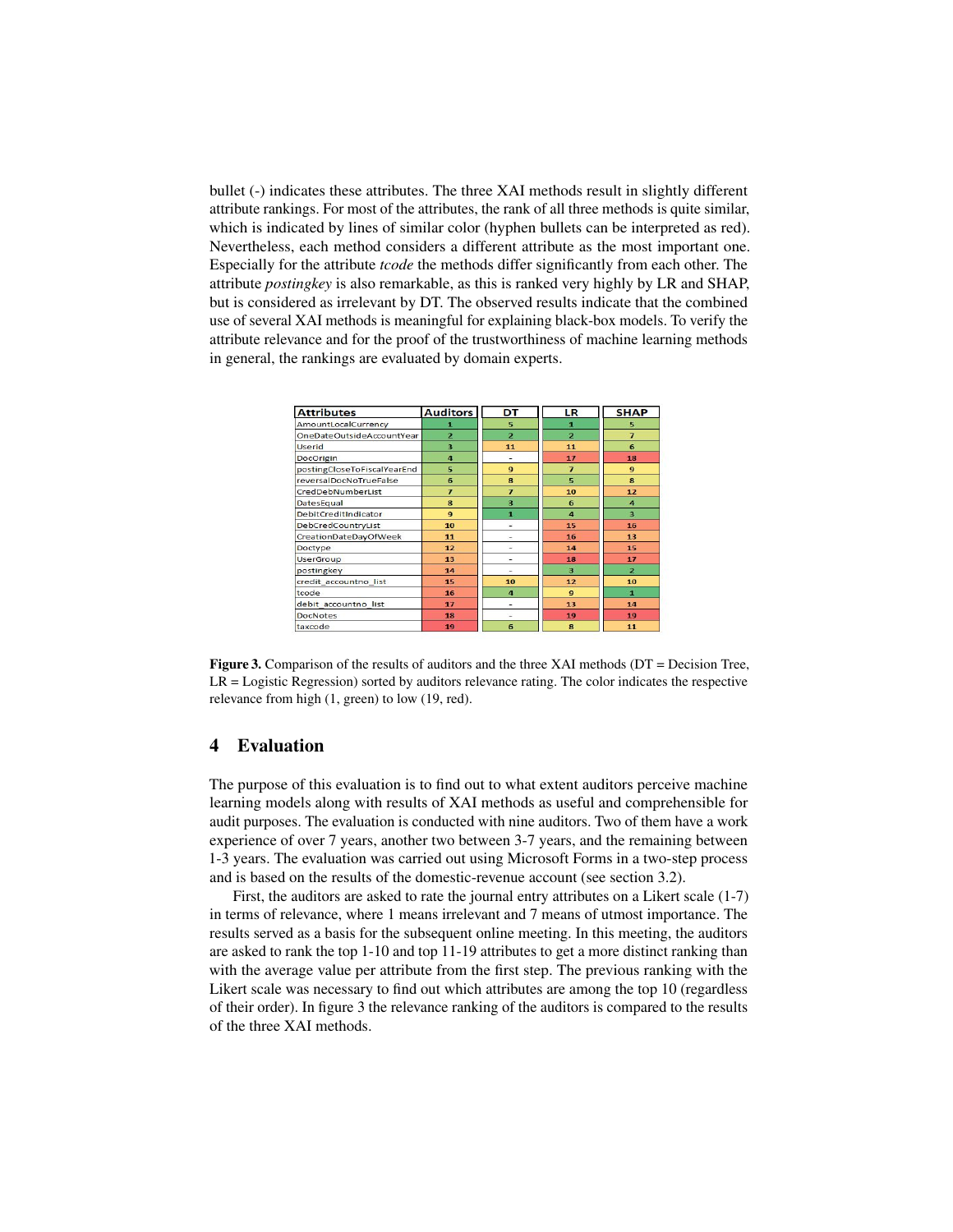Second, the auditors are asked to rate statements on a Likert scale (1-7), where 1 means does not apply at all true, 4 means neutral, and 7 means fully applies. In a previous work [\[6\]](#page-12-5), the suspicious journal entries detected by the autoencoder model were reconciled with the auditors. The following statements are proposed:

- 1. The relevance rating of the attributes by the machine learning methods matches my experience/expectation.
- 2. The relevance rating of the attributes by the machine learning methods gives me new insights/perspectives for the detection of suspicious journal entries.
- 3. The machine learning methods would better detect suspicious journal entries if I could provide my domain knowledge as an input.
- 4. The use of machine learning methods (black-box) can improve the quality of certain audit tasks.
- 5. The use of machine learning methods (black-box) allows me to complete particular audit task more efficiently.
- 6. The use of machine learning methods (black-box) in auditing is useful.
- 7. For the application of machine learning methods (black box) in auditing, accompanying explanations of their results are necessary (e.g., relevance ratings for attributes).
- 8. I would actually use insights gained through instance-level relevance ratings (e.g., review journal entries, that were generated by a particular transaction code or user).
- 9. Relevance ratings at instance-level (e.g., a specific transaction code or a specific user) is more useful to me in the context of auditing than attribute-level ratings.

The statements can be divided into three clusters. Cluster A (evaluation of results) includes statements 1-3, cluster B (general usefulness of ML methods) includes statements 4-7 and cluster C (relevance ratings at instance-level) includes statements 8 and 9.

<span id="page-10-0"></span>

Figure 4. Boxplot - evaluation of the results

The evaluation depicted in figure [4](#page-10-0) reveals that the auditors consider the use of machine learning to be useful, but the results of the XAI methods do not fully meet their expectations (average value 3). In this regard, the auditors state that they would like to prioritize particular attributes on their own (human-in-the-loop approach). At the same time, the auditors state that they gain new insights from the XAI results. For example, the high relevance of attributes such as *postingKey* and *tcode* is mentioned. They explain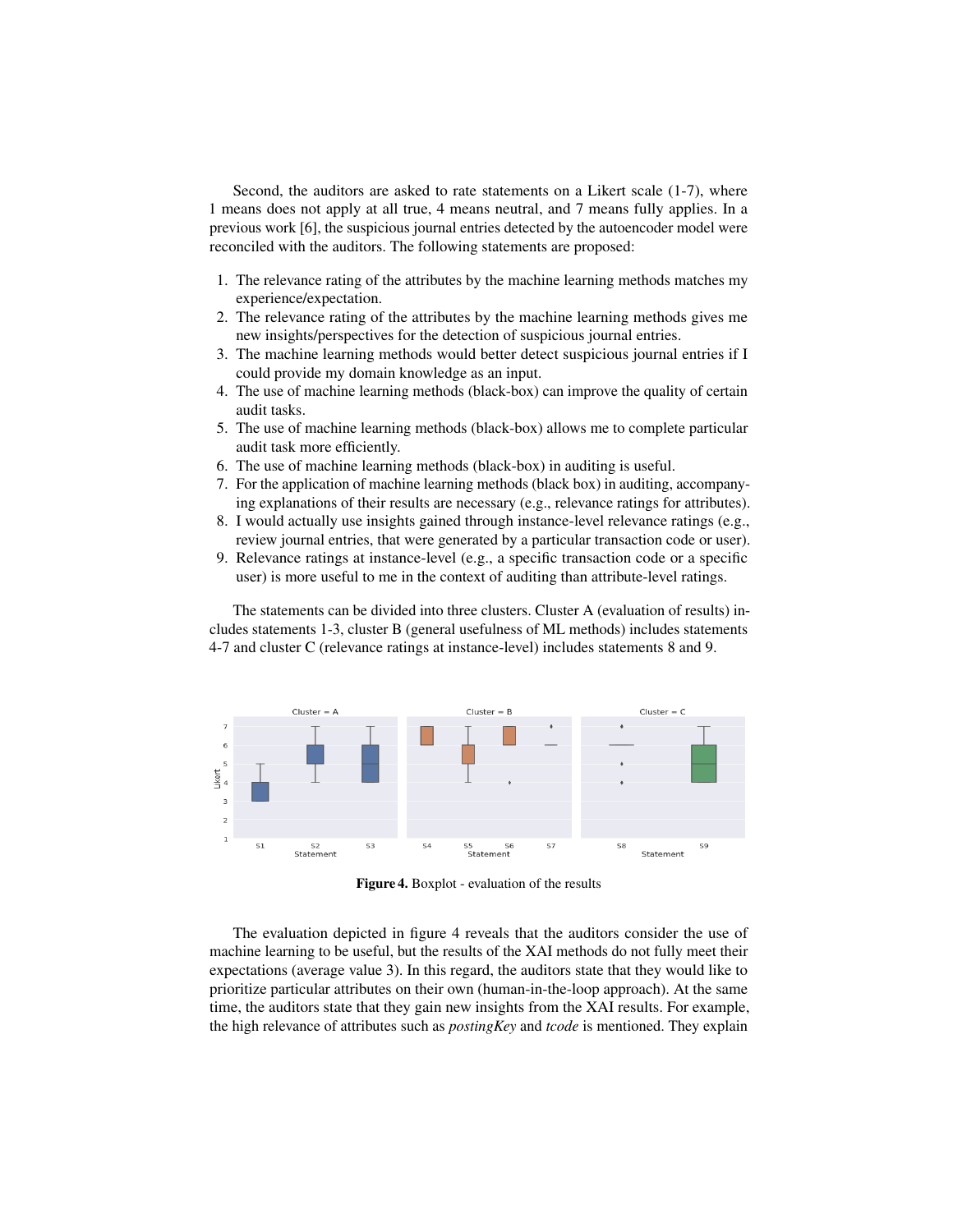the large discrepancy to their relevance ranking by the fact that these are all technical or system-specific attributes where it is difficult for humans to recognize a pattern. Moreover, they emphasize that the explainability of the decision of ML models is very important for their application in practice. With regard to explanations at instance-level, the auditors noticed that not always rare values, but also the most frequent values were marked as especially suspicious, which they would not have expected.

#### 5 Conclusion and future work

The increasing amount of electronically available account data poses a major challenge for auditors. Recently, it has become apparent that the use of machine learning is promising to tackle this challenge. In particular, so-called black-box models, such as an autoencoder, achieve very good results. However, for these models to be used in practice, their decisions must be explainable. This is the research area of XAI, but their methods are difficult to apply to autoencoders.

This paper presented an approach for explaining an autoencoder model, which consist of labeling the data first using the autoencoder and then training models suitable for the application of XAI methods using these labels. In our research we used three XAI methods for the explanation of the prediction results of an autoencoder. The autoencoder was developed in our previous work [\[6\]](#page-12-5) for anomaly detection of the journal entries. The two inherently interpretable models (decision tree and logistic regression) are applied directly on the labeled values without any further preprocessing. They represent the simplest and intuitive explanation methods, but the simplicity of those methods doesn't allow to explain the direct behavior of more complex models like the autoencoder. For this purpose, we apply the SHAP method. Due to the specific learning functionality, SHAP cannot be applied directly to the autoencoder. Therefore, we use a surrogate neural network as a more suitable representation of the autoencoder learning functionality. Afterwards, an evaluation was conducted with auditors using the results of these methods, showing that XAI is able to capture domain knowledge, to gain new insights and is necessary to get machine learning into practice in this domain.

For future work, it is advisable to conduct this evaluation on a larger scale, which means more participants, XAI methods and accounts. Another interesting area of research would be the granularity of the results of the XAI methods. It is common practice to convert the data into a one-hot-encoded representation for training machine learning methods, but explanations at instance-level can quickly become complex and require that the users are familiar with possible values of all attributes. Whereas explanations at attribute-level are more intuitive, therefore it would be important to find an effective way to overcome this mismatch. The evaluation also showed that although it is important for the auditors to understand the results of machine learning methods, they would still like to integrate their own knowledge into a model. For this reason, the integration of a human-in-the-loop approach, e.g., by providing an interactive interface between model and auditor, would be a promising future research direction for the audit domain.